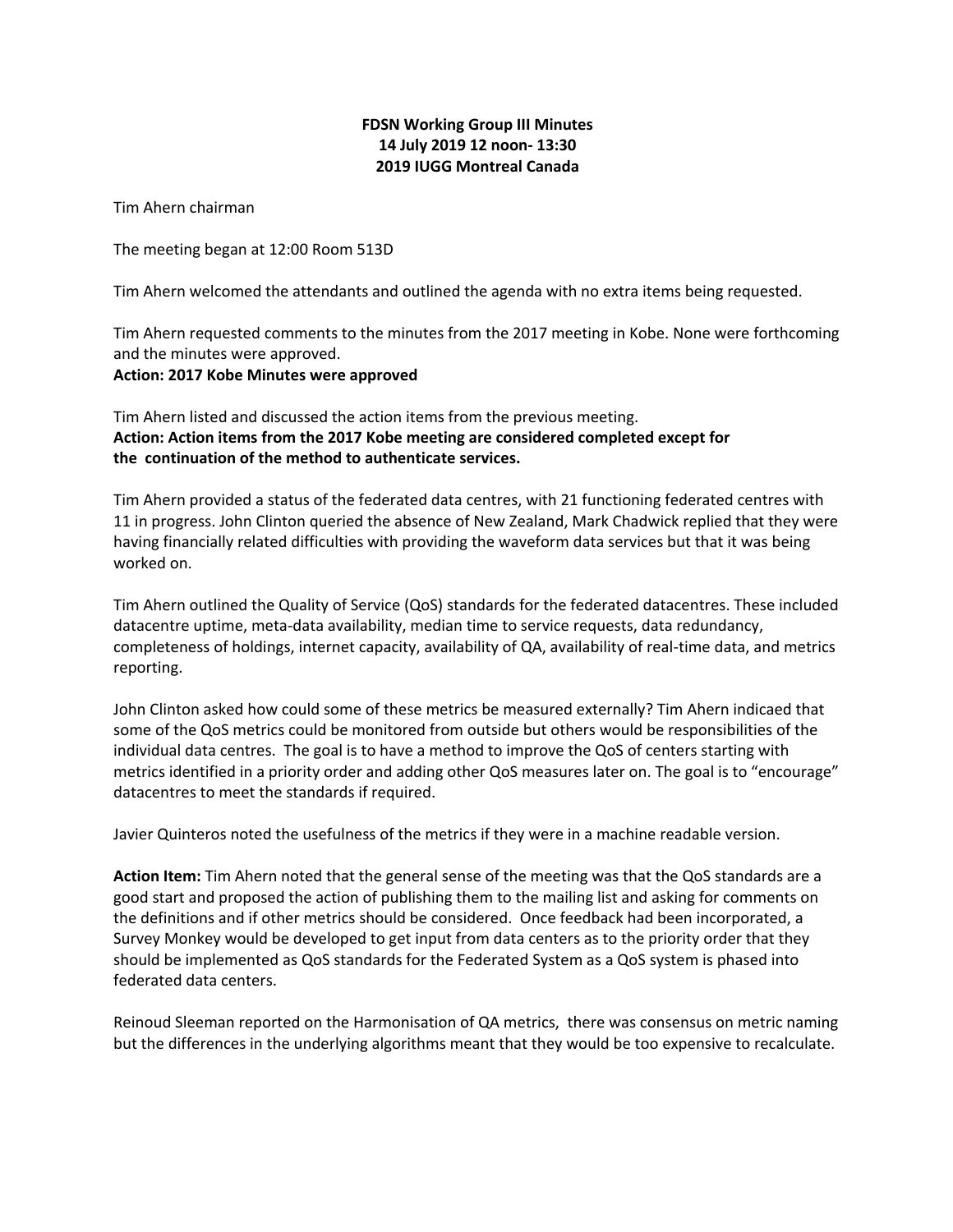**Action Item:** Yet to be done was a standardisation of the required QA service API including request parameters, and is expected to be coordinated between IRIS and EIDA, those being the two Quality systems in operation at present.

Reinoud Sleeman showed an example list from EIDA. Tim Ahern mentioned that the set of IRIS QA metrics grows. Reinoud Sleeman replied that being FDSN standards would be preferable, but that would take time and they would also need to be recalculated. Javier Quinteros commented that there should be a common set to define the backbone network. Tim Ahern suggested to focus on harmonising the list, or what to do first, and whether to encourage incorporating them into SeisComP. Reinoud Sleeman noted that this would be a quick start for those centres using SeisComp3.

**Action Item:** An action was proposed that after the QA service API has been defined, then look towards getting this into SeisComp3 assuming funding can be found.

Florian Haslinger led a discussion on whether the granularity of a day, as used by EIDA, may be too coarse and that it might be useful to have finer granularity. It was noted that this would require extra computational resources, or reworking of the metrics.

Javier Quinteros and Chad Trabant presented a "Datacentre Registry" proposal. The current list is curated manually on the FDSN web site and isn't easily machine readable, it doesn't allow search based subsets or datacentre prioritisation for duplicated data. The proposed replacement would be a centralised FDSN datacentre registry under the direct control of the datacentres. There will also be a web service query interface and creating a new datacentre is the only moderated step required.

**Action Item:** An action was proposed that the existing prototype system exists and that it is ready for use. Existing datacentres should be solicited to add their entries to the system.

Florian Haslinger commented that adding a DOI for a datacentre may be a useful addition for datacentre referencing, or at least a mechanism for describing "how you would like to be cited" could be useful. Tim Ahern mentioned that this proposal would also help with the appropriate "FAIR" data principles.

Chad Trabant reported on the reformatting of the web service documentation. This clarified service versions and made it more flexible for future changes. No changes to the specification meanings were made.

Tim Ahern discussed whether there were any new web services for consideration. He highlighted the "timeseriesplot" service, as developed at IRIS, and opened it up to the floor. John Clinton mentioned a strong motion parameters webservice proposal may be forthcoming in the next few years.

**Action Item:** Tim Ahern suggested that any other ideas for new services should be sent to the WG III mailing list.

Javier Quinteros described a new authentication system for FDSN, from an EIDA perspective using web tokens. The goal would be to provide authentication and authorisation, without storing personal information.

Chad Trabant asked what role could he see for FDSN, such as a token generator?